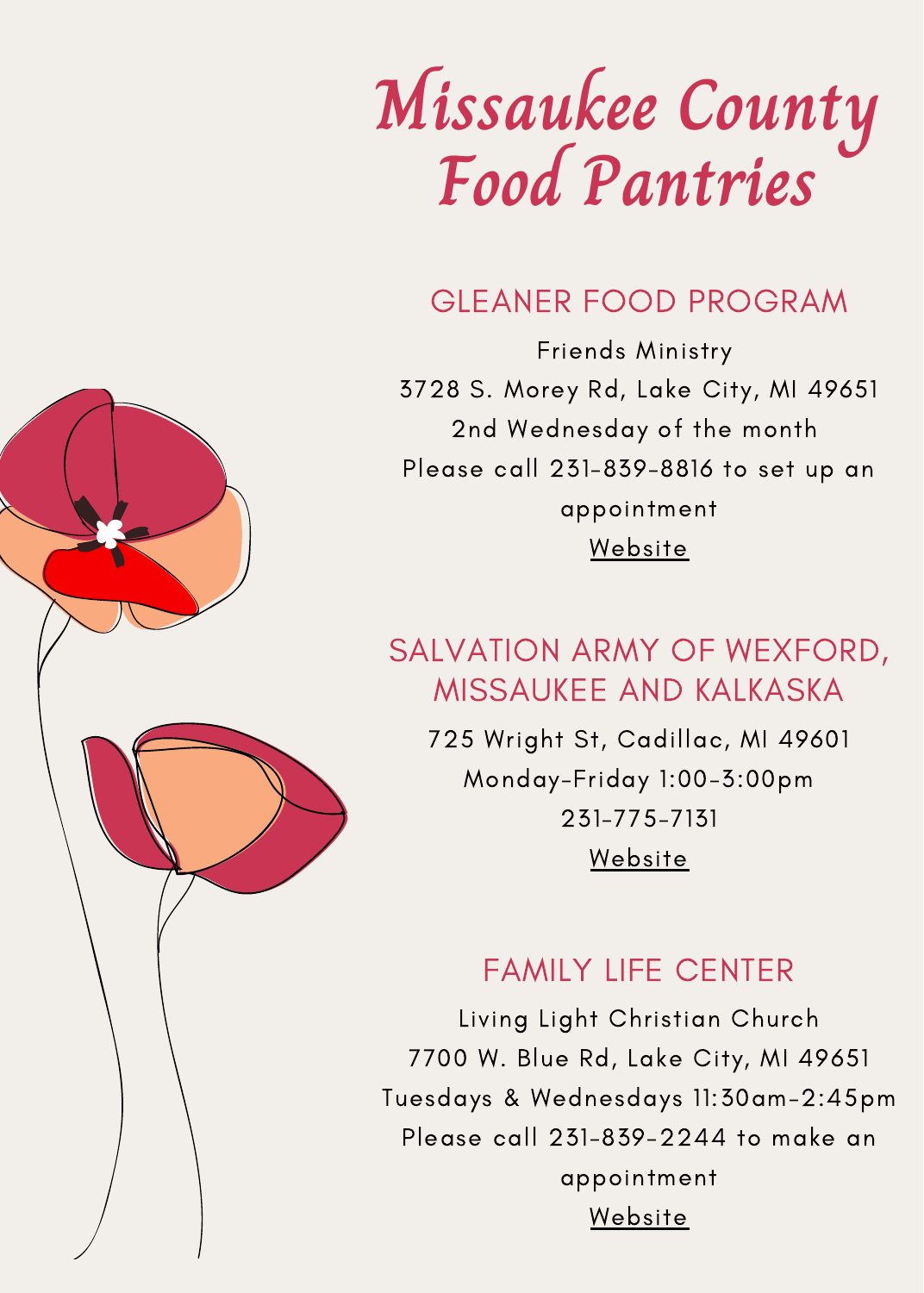# **Missaukee County Food Pantries**

### MISSAUKEE COOPERATIVE **MINISTRIES**

6180 W. Sanborn Rd, Lake City, MI 49651 Mondays & Thursdays 9:00am-12:00pm Please call (231) 839-4485 to make an appointment [Facebook](https://www.facebook.com/pages/category/Mission/Missaukee-Co-Co-operative-Ministry-2334458530102747/)

### GOOD NEIGHBOR FOOD PANTRY

5804 W. Houghton Lake Rd, Lake City, MI 49651 Fridays 4:00-6:00pm 231-942-1249 [Facebook](https://www.facebook.com/goodneighborfoodpantry)

### STITTSVILLE/MOORESTOWN FOOD PANTRY

United Methodist Church 4509 E. Moorestown Rd, Lake City, MI 49651 1st Thursday of the month 1:00-2:00pm Please call 231-229-4700, 231-229-8563 or 231-229-4403 for more information

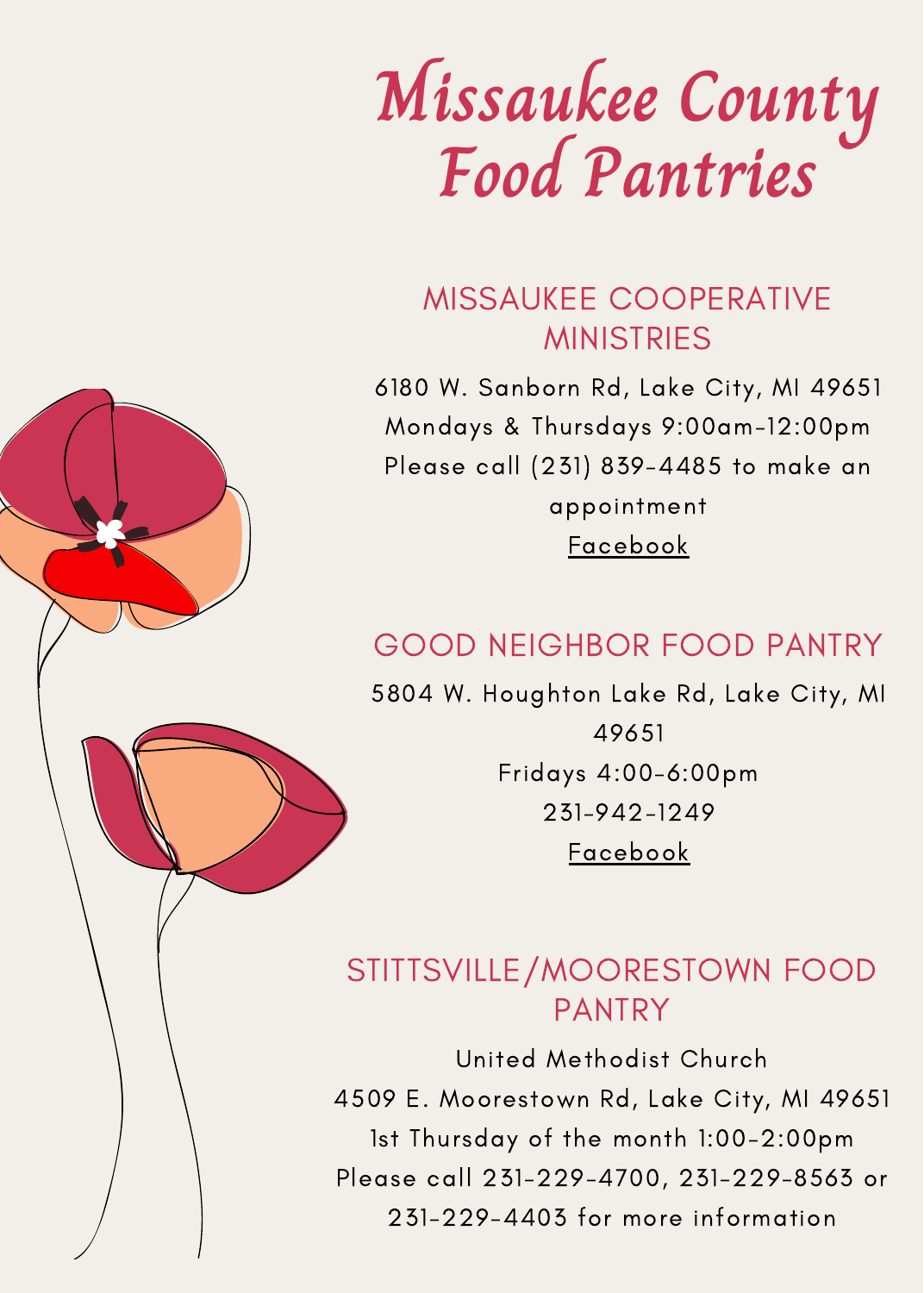# **Missaukee County Farmers Markets**

#### MURRAY'S FARM MARKET

2742 W. Houghton Lake Rd, Lake City, MI 49651 Open daily 9:00am-6:00pm 231-839-7545 [Facebook](https://www.facebook.com/MurraysFarmMarket)

### LAKESIDE PRODUCE & FARM **MARKET**

6022 W. Broadway, Lake City, MI 49651 Open daily, April-September 9:00am-6:00pm 231-839-4830 [Facebook](https://www.facebook.com/LakesideLakeCityMi)

### 3RD DAY FARMERS MARKET

3234 S. LaChance Rd, Lake City, MI 49651 Saturdays, June-October, 10:00am-3:00pm 231-884-8285 [Website](https://3rddayfarm.com/?fbclid=IwAR2ZAPF_aEEhxQz61lA-0rlTkXqLyyysDw3atIYDasN9_4nbChlg9nz1Vrk)

[Facebook](https://www.facebook.com/3rd-Day-Farm-280104768755829)